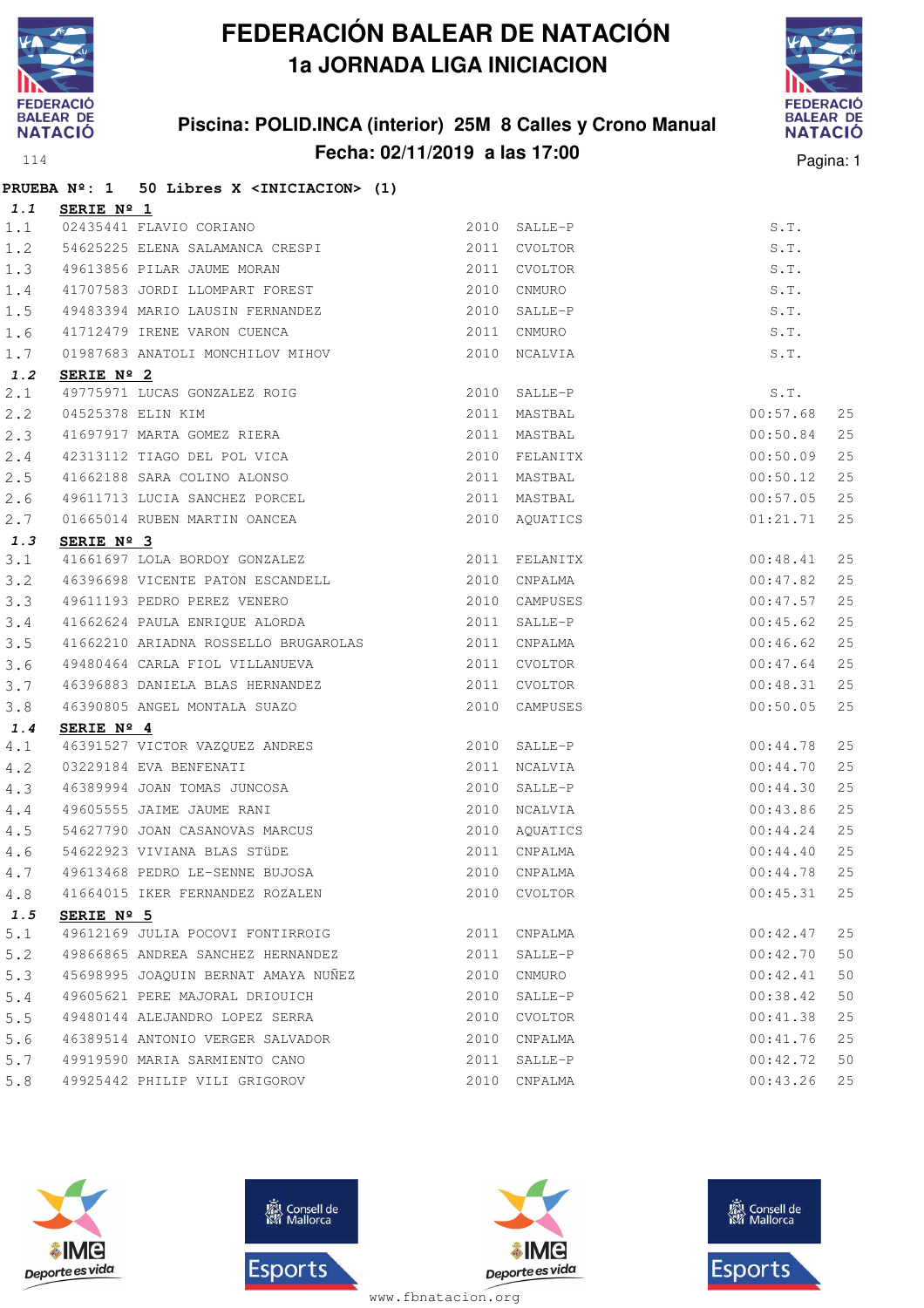

## **Piscina: POLID.INCA (interior) 25M 8 Calles y Crono Manual Fecha: 02/11/2019 a las 17:00** Pagina: 2



|      |                     | PRUEBA Nº: 2 25 Libres X <iniciacion> (77)</iniciacion>                                 |                |               |      |
|------|---------------------|-----------------------------------------------------------------------------------------|----------------|---------------|------|
| 2.1  | SERIE Nº 6          |                                                                                         |                |               |      |
| 6.2  |                     | 49614533 JON LUMBRERAS ROJO                                                             | $2011$ SALLE-P |               | S.T. |
| 6.3  |                     |                                                                                         |                |               | S.T. |
| 6.4  |                     | 49771248 XAVIER COLOM CARRERES                                                          |                | 2011 CVOLTOR  | S.T. |
| 6.5  |                     | 49919436 SARA ACEITON MARTINEZ                                                          |                | 2012 CVOLTOR  | S.T. |
| 6.6  |                     | 49928386 DANIEL SANTHA FERENCZI 3011 SALLE-P                                            |                |               | S.T. |
| 6.7  |                     | 49926355 JOAN CASTELL CORTER                                                            |                | 2011 MASTBAL  | S.T. |
| 2.2  | SERIE $N^{\circ}$ 7 |                                                                                         |                |               |      |
| 7.2  |                     | 49777178 SIMON VENTAYOL CARRASCO 2011 SALLE-P                                           |                |               | S.T. |
| 7.3  |                     | 41697969 ANGELS AYMARA ITURRALDE VIDARTE 2012 CNPALMA                                   |                |               | S.T. |
| 7.4  |                     | 46193431 OLIVER SANTOS VILLALONGA 2011 CNPALMA                                          |                |               | S.T. |
| 7.5  |                     | 41664481 ONA HERNANDEZ GOMEZ 2012 CNPALMA                                               |                |               | S.T. |
| 7.6  |                     | 52032947 ANGELA PERICAS FONT                                                            |                | 2012 CAMPUSES | S.T. |
| 7.7  |                     | 41707754 MARIA ANTONIA BURGUERA VALENS 2012 FELANITX                                    |                |               | S.T. |
| 2.3  | SERIE $N^{\circ}$ 8 |                                                                                         |                |               |      |
| 8.1  |                     | 49866867 POL SANCHEZ HERNANDEZ 2011 SALLE-P                                             |                |               | S.T. |
| 8.2  |                     | 49867567 NICOLAS SERRA SANCHEZ 2011                                                     |                | SALLE-P       | S.T. |
| 8.3  |                     | 41664685 INES BAUZA VICENS (2012 CNPALMA 2012 CNPALMA 49772322 GERARD TORRES GINER      |                |               | S.T. |
| 8.4  |                     |                                                                                         |                |               | S.T. |
| 8.5  |                     |                                                                                         |                |               | S.T. |
| 8.6  |                     |                                                                                         |                | 2011 CAMPUSES | S.T. |
| 8.7  |                     |                                                                                         |                | 2011 CVOLTOR  | S.T. |
| 8.8  |                     | 41662426 IAGO JIBAJA COSTA<br>49609924 MARC CERDO SAMUELS<br>49925735 JAIME CAZORLA MIR |                | 2011 SALLE-P  | S.T. |
| 2.4  | SERIE Nº 9          |                                                                                         |                |               |      |
| 9.1  |                     | 02539732 NIKOLAS SVETLINOV TITOV 2011 SALLE-P                                           |                |               | S.T. |
| 9.2  |                     |                                                                                         |                |               | S.T. |
| 9.3  |                     |                                                                                         |                | 2011 CAMPUSES | S.T. |
| 9.4  |                     |                                                                                         |                |               | S.T. |
| 9.5  |                     | 49919005 NOA SILLERO FERNANDEZ 2012 CVOLTOR                                             |                |               | S.T. |
| 9.6  |                     | 49777177 MATEO VENTAYOL CARRASCO                                                        |                | 2011 SALLE-P  | S.T. |
| 9.7  |                     | 02783666 CLARA CAZJA                                                                    |                | 2012 FELANITX | S.T. |
| 9.8  |                     | 41663479 ALEJANDRO SIMBAÑA CALERO                                                       |                | 2011 CNPALMA  | S.T. |
|      |                     | PRUEBA Nº: 3 50 Braza X <iniciacion> (13)</iniciacion>                                  |                |               |      |
| 3.1  | SERIE Nº 10         |                                                                                         |                |               |      |
| 10.1 |                     | 41707583 JORDI LLOMPART FOREST                                                          | 2010           | CNMURO        | S.T. |
| 10.2 |                     | 01987683 ANATOLI MONCHILOV MIHOV                                                        | 2010           | NCALVIA       | S.T. |
| 10.3 |                     | 49605555 JAIME JAUME RANI                                                               | 2010           | NCALVIA       | S.T. |
| 10.4 |                     | 41661697 LOLA BORDOY GONZALEZ                                                           | 2011           | FELANITX      | S.T. |
| 10.5 |                     | 49483394 MARIO LAUSIN FERNANDEZ                                                         | 2010           | SALLE-P       | S.T. |
| 10.6 |                     | 54627790 JOAN CASANOVAS MARCUS                                                          | 2010           | AQUATICS      | S.T. |
| 10.7 |                     | 45698995 JOAQUIN BERNAT AMAYA NUÑEZ                                                     | 2010           | CNMURO        | S.T. |









www.fbnatacion.org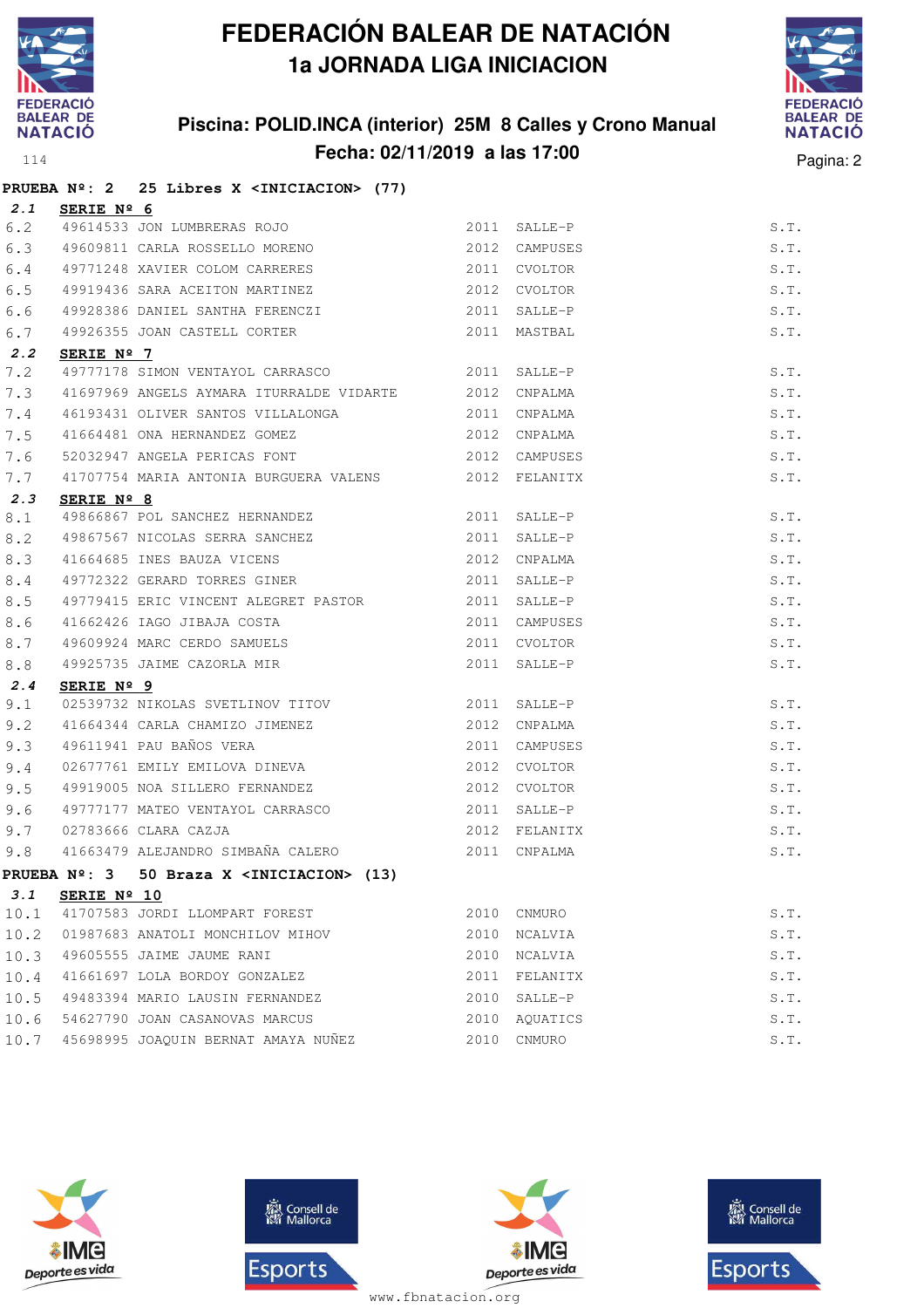

## **Piscina: POLID.INCA (interior) 25M 8 Calles y Crono Manual Fecha: 02/11/2019 a las 17:00** Pagina: 3



|      |                      | PRUEBA Nº: 3 50 Braza X <iniciacion> (13)</iniciacion>                                                                                                                                                                                 |  |          |    |
|------|----------------------|----------------------------------------------------------------------------------------------------------------------------------------------------------------------------------------------------------------------------------------|--|----------|----|
|      | 3.2 SERIE Nº 11      |                                                                                                                                                                                                                                        |  |          |    |
|      |                      | 11.1 49480464 CARLA FIOL VILLANUEVA 2011 CVOLTOR                                                                                                                                                                                       |  | S.T.     |    |
|      |                      | 11.2 49866865 ANDREA SANCHEZ HERNANDEZ 2011 SALLE-P                                                                                                                                                                                    |  | S.T.     |    |
|      |                      |                                                                                                                                                                                                                                        |  | S.T.     |    |
|      |                      |                                                                                                                                                                                                                                        |  | S.T.     |    |
|      |                      | 11.3 46396698 VICENTE PATON ESCANDELL 2010 CNPALMA<br>11.4 41712479 IRENE VARON CUENCA 2011 CNMURO<br>11.5 46390805 ANGEL MONTALA SUAZO 2010 CAMPUSES<br>11.6 04525378 ELIN KIM 2011 MASTBAL<br>11.7 54625225 ELENA SALAMANCA CRESPI 2 |  | S.T.     |    |
|      |                      |                                                                                                                                                                                                                                        |  | S.T.     |    |
|      |                      |                                                                                                                                                                                                                                        |  | S.T.     |    |
| 3.3  | SERIE $N^{\circ}$ 12 |                                                                                                                                                                                                                                        |  |          |    |
|      |                      | 12.1 49613856 PILAR JAUME MORAN 2011 CVOLTOR                                                                                                                                                                                           |  |          |    |
|      |                      |                                                                                                                                                                                                                                        |  |          |    |
|      |                      |                                                                                                                                                                                                                                        |  |          |    |
|      |                      |                                                                                                                                                                                                                                        |  |          |    |
|      |                      |                                                                                                                                                                                                                                        |  |          |    |
|      |                      |                                                                                                                                                                                                                                        |  |          |    |
|      |                      |                                                                                                                                                                                                                                        |  |          |    |
|      |                      |                                                                                                                                                                                                                                        |  |          |    |
|      |                      |                                                                                                                                                                                                                                        |  |          |    |
|      |                      |                                                                                                                                                                                                                                        |  |          |    |
|      |                      |                                                                                                                                                                                                                                        |  |          |    |
|      |                      |                                                                                                                                                                                                                                        |  |          |    |
|      |                      |                                                                                                                                                                                                                                        |  |          |    |
|      |                      |                                                                                                                                                                                                                                        |  |          |    |
|      |                      |                                                                                                                                                                                                                                        |  |          |    |
|      |                      |                                                                                                                                                                                                                                        |  |          |    |
|      |                      |                                                                                                                                                                                                                                        |  |          |    |
| 3.5  | SERIE $N^{\circ}$ 14 |                                                                                                                                                                                                                                        |  |          |    |
|      |                      | 14.1 41664015 IKER FERNANDEZ ROZALEN 2010 CVOLTOR                                                                                                                                                                                      |  | 01:03.56 | 50 |
|      |                      | 14.2 41662624 PAULA ENRIQUE ALORDA 2011 SALLE-P                                                                                                                                                                                        |  | 01:00.12 | 25 |
|      |                      | 14.3 46389994 JOAN TOMAS JUNCOSA 2010 SALLE-P                                                                                                                                                                                          |  | 00:52.36 | 25 |
| 14.4 |                      | 46389514 ANTONIO VERGER SALVADOR 2010 CNPALMA                                                                                                                                                                                          |  | 00:50.96 | 25 |
| 14.5 |                      | 49612169 JULIA POCOVI FONTIRROIG 2011 CNPALMA                                                                                                                                                                                          |  | 00:52.12 | 25 |
| 14.6 |                      | 46396883 DANIELA BLAS HERNANDEZ 2011 CVOLTOR                                                                                                                                                                                           |  | 00:56.70 | 50 |
|      |                      |                                                                                                                                                                                                                                        |  | 01:02.19 | 25 |
|      |                      | 14.7 49919590 MARIA SARMIENTO CANO 62011 SALLE-P<br>14.8 49480144 ALEJANDRO LOPEZ SERRA 2010 CVOLTOR                                                                                                                                   |  | 01:03.80 | 50 |
|      |                      | PRUEBA Nº: 4 4x25 Espalda X <iniciacion> (80)</iniciacion>                                                                                                                                                                             |  |          |    |

| -----<br>-- | -----<br>. . | ------- |
|-------------|--------------|---------|
|             | SERIE Nº     |         |

|            | 15.2 00848 | SALLE-P INICIACION <b></b> | SALLE-P  | INICIACION | S.T. |
|------------|------------|----------------------------|----------|------------|------|
|            | 15.3 00056 | CNPALMA INICIACION         | CNPALMA  | INICIACION | S.T. |
| 15.4 01268 |            | CAMPUSES INICIACION        | CAMPUSES | INICIACION | S.T. |
|            | 15.5 00877 | CVOLTOR INICIACION         | CVOLTOR  | INICIACION | S.T. |
| 15.6 00848 |            | SALLE-P INICIACION <a></a> | SALLE-P  | INICIACION | S.T. |
|            |            |                            |          |            |      |









www.fbnatacion.org